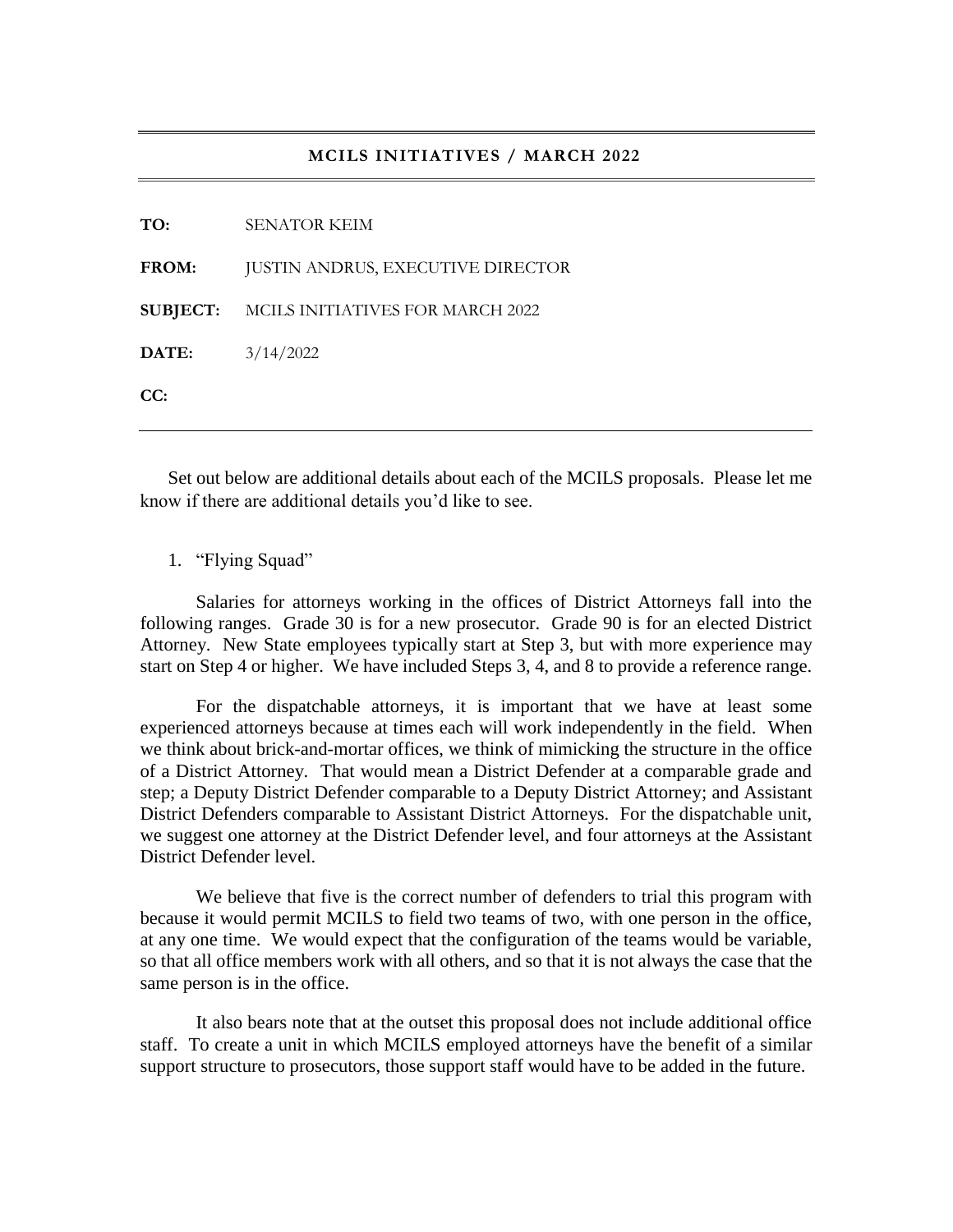| fringe #s                             | DA SALARY w/4% increase & our     |                                   |                                    |
|---------------------------------------|-----------------------------------|-----------------------------------|------------------------------------|
|                                       | Step 3                            | Step 4                            | Step 8                             |
| Grade<br>30                           | \$67,167                          | \$70,282                          | \$83,218                           |
| fringe                                | \$49,907                          | \$49,907                          | \$59,791                           |
| total                                 | \$117,074                         | \$120,189                         | \$143,009                          |
| <b>Grade</b><br>38<br>fringe<br>total | \$94,185<br>\$58,137<br>\$152,322 | \$98,750<br>\$61,625<br>\$160,375 | \$117,656<br>\$70,480<br>\$188,136 |
| Grade<br>90                           | \$103,919                         | \$109,111                         | \$129,835                          |
| fringe                                | \$61,771                          | \$65,477                          | \$75,332                           |
| total                                 | \$165,690                         | \$174,588                         | \$205,167                          |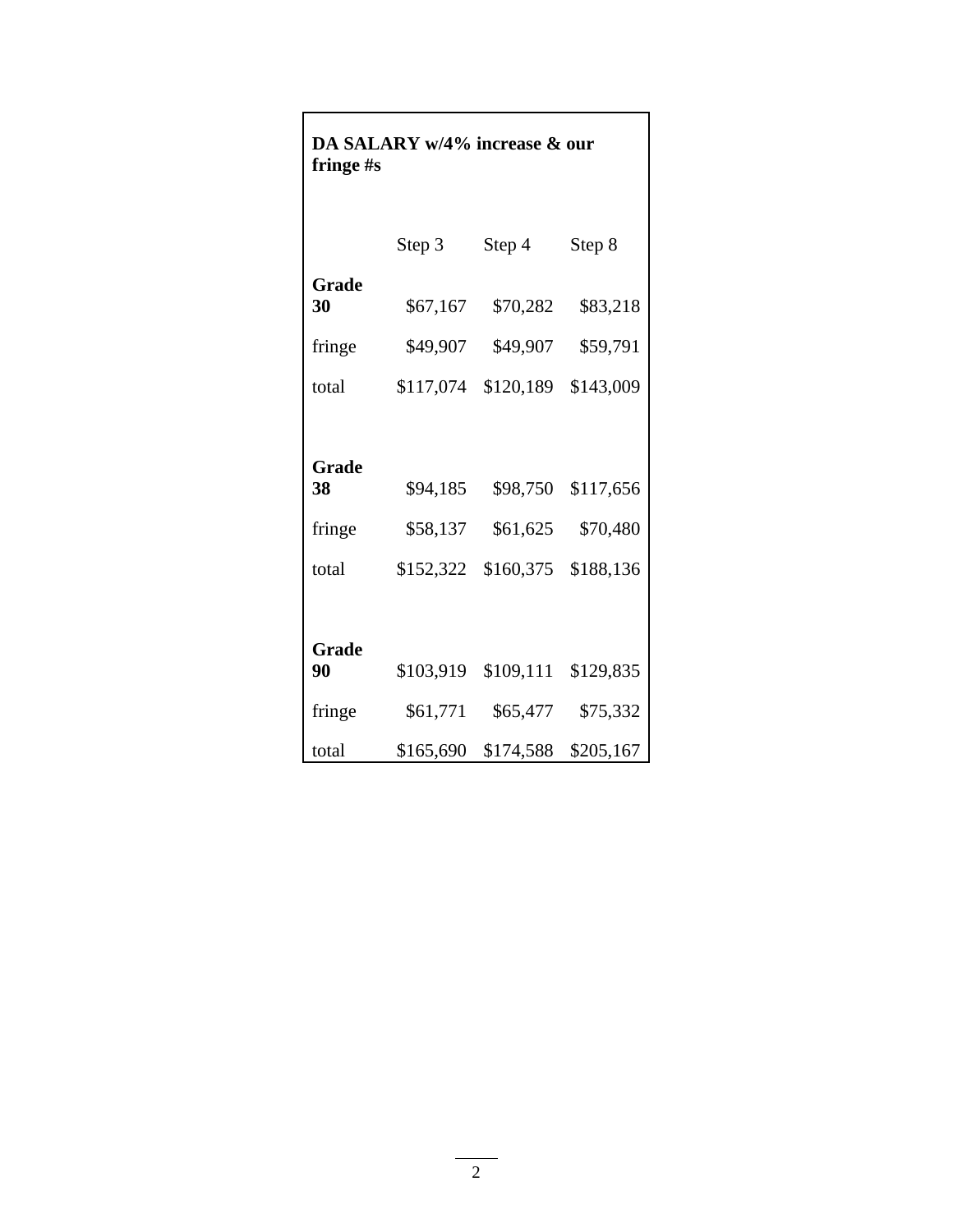In addition to direct costs for payroll and benefits, MCILS anticipates the following ancillary costs for each attorney employee. These numbers are based on existing known costs, and are subject to variation in some instances based on outside forces:

| <b>Ancillary Costs</b>                    | per person<br>cost year 1 | per person<br>cost year 2 |  |  |
|-------------------------------------------|---------------------------|---------------------------|--|--|
| Bar dues                                  | \$265                     | \$265                     |  |  |
| Case management software                  | \$433                     | \$433                     |  |  |
| Cell phone                                | \$378                     | \$378                     |  |  |
| Eyeglass reimbursement                    | \$150                     | \$150                     |  |  |
| Legal research subscription               | \$672                     | \$672                     |  |  |
| Monitor, mouse, keyboard*                 | \$600                     |                           |  |  |
| Office furniture*                         | \$2,480                   |                           |  |  |
| Office supplies                           | \$750                     | \$750                     |  |  |
| <b>OIT/TELCO</b>                          | \$2,638                   | \$2,638                   |  |  |
| TELCO installation costs*                 | \$320                     |                           |  |  |
| Service center (Payroll<br>processing)    | \$563                     | \$563                     |  |  |
| Subscriptions (rule and statute<br>books) | \$70                      | \$70                      |  |  |
| Total cost per person                     | \$9,319                   | \$5,919                   |  |  |
| *denotes first-year only cost             |                           |                           |  |  |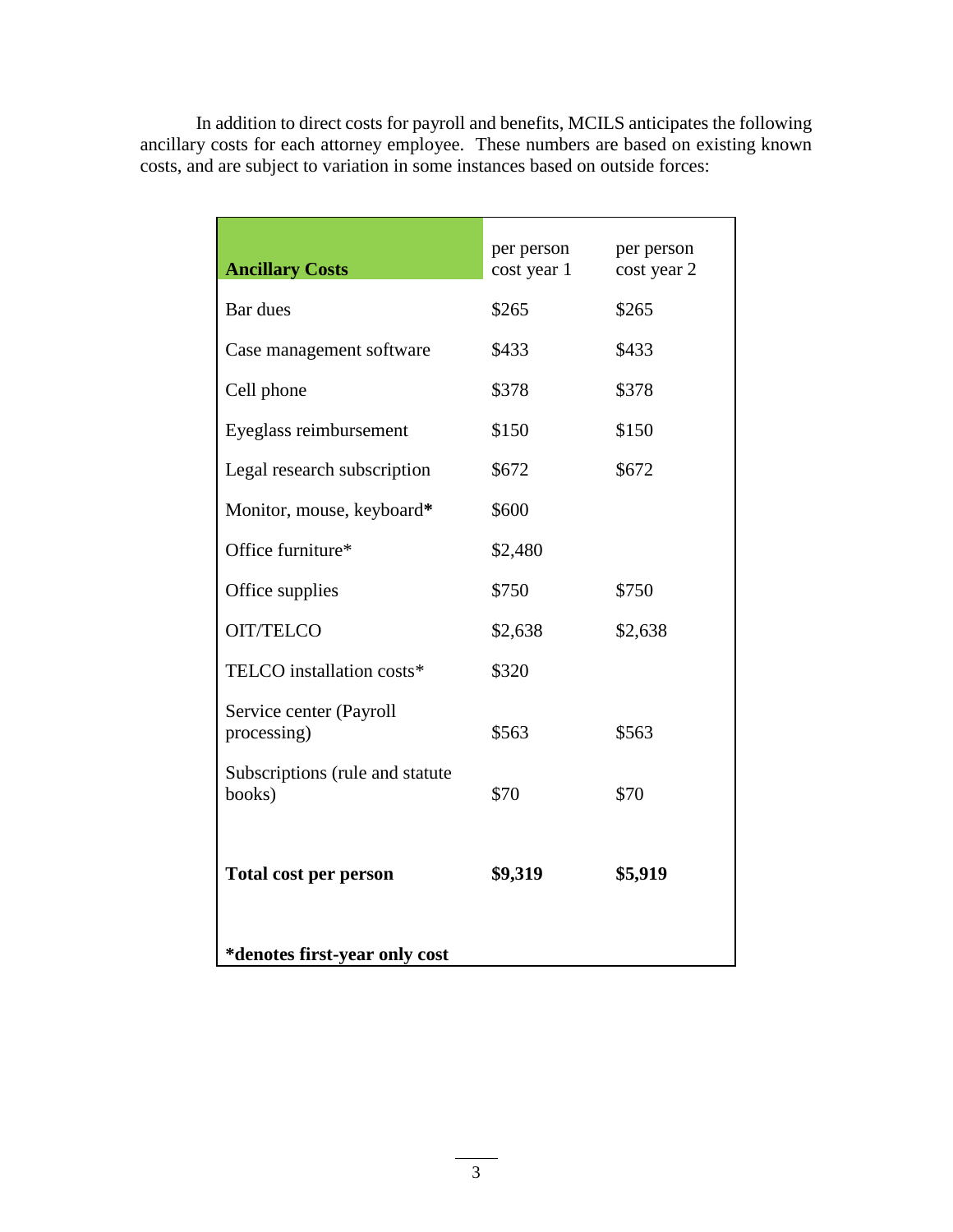| <b>Position</b>                               | <b>Unit Cost</b><br>(salary/benefits)<br>@ step $3+$<br>ancillary costs)<br>Year 1 | <b>Unit Cost</b><br>(salary/benefits)<br>$@$ step 4 +<br>ancillary costs)<br>Year 2 |
|-----------------------------------------------|------------------------------------------------------------------------------------|-------------------------------------------------------------------------------------|
| <b>District Defender</b>                      | \$182,919                                                                          | \$186,999                                                                           |
| Elected DA Grade 90                           |                                                                                    |                                                                                     |
| <b>Assistant Public</b><br><b>Defender II</b> | \$168,925                                                                          | \$172,279                                                                           |
| ADA Grade 38                                  |                                                                                    |                                                                                     |
| <b>Assistant Public</b><br>Defender I         | \$137,183                                                                          | \$139,137                                                                           |
| ADA Grade 30                                  |                                                                                    |                                                                                     |

Adding the payroll and fringe costs, together with the ancillary costs, nets the following: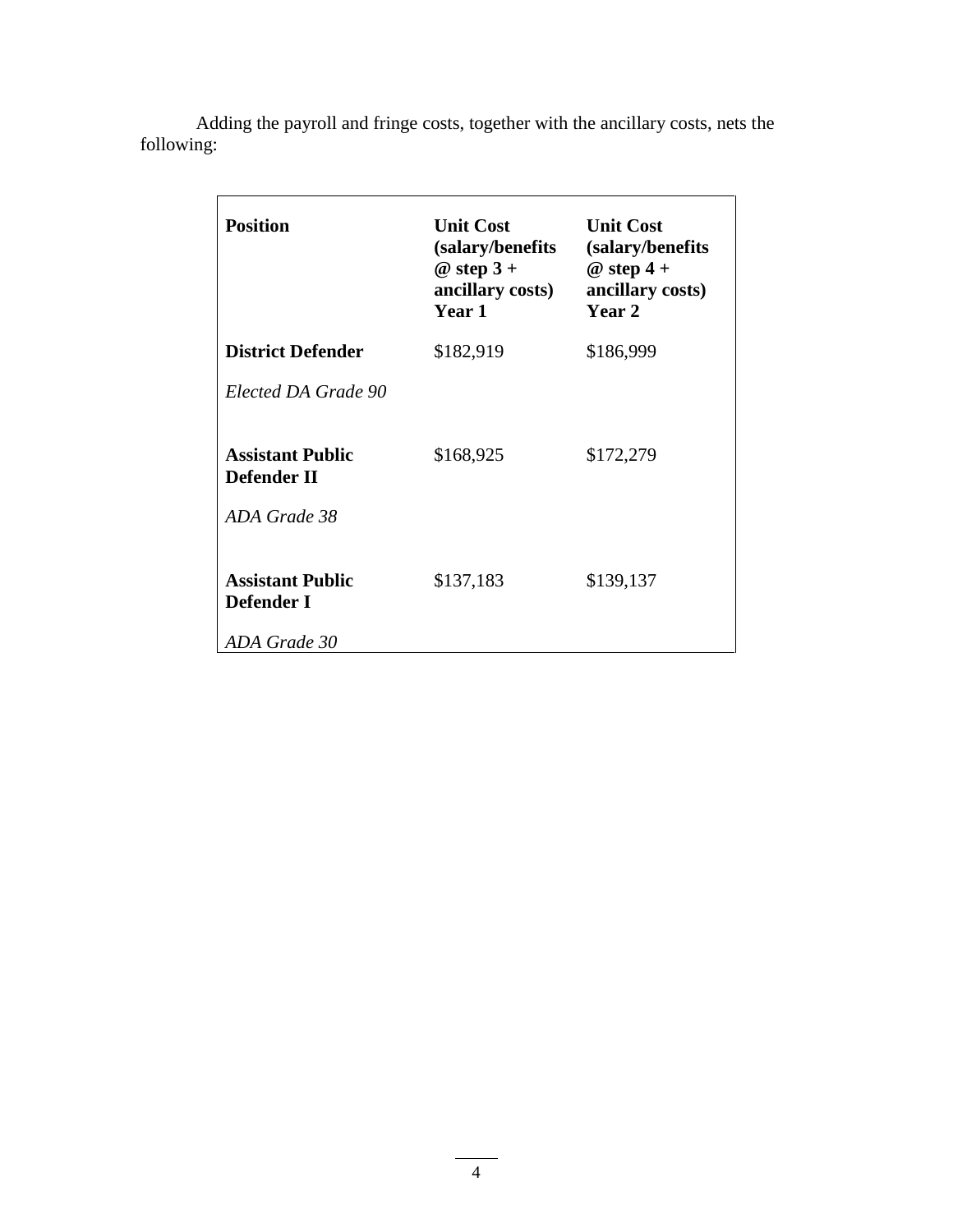|                                               | Year 1      | Year 2    |
|-----------------------------------------------|-------------|-----------|
| <b>District Defender</b>                      | \$182,919   | \$186,999 |
| <b>Assistant Public</b><br>Defender I         | \$137,183   | \$139,137 |
| <b>Assistant Public</b><br>Defender I         | \$137,183   | \$139,137 |
| <b>Assistant Public</b><br><b>Defender II</b> | \$168,925   | \$172,279 |
| <b>Assistant Public</b><br>Defender II        | \$168,925   | \$172,279 |
| <b>Annual Total</b>                           | \$795,135   | \$809,831 |
| <b>Two Year Total</b>                         | \$1,604,966 |           |

So, for a unit of five, with one District Defender and four Assistant Defenders, the total costs for payroll, fringe, and fixed ancillaries would be:

This table assumes that two of the Assistant Defenders are relatively new attorneys, and two are more experienced. The District Defender is assumed to be an experienced criminal defender.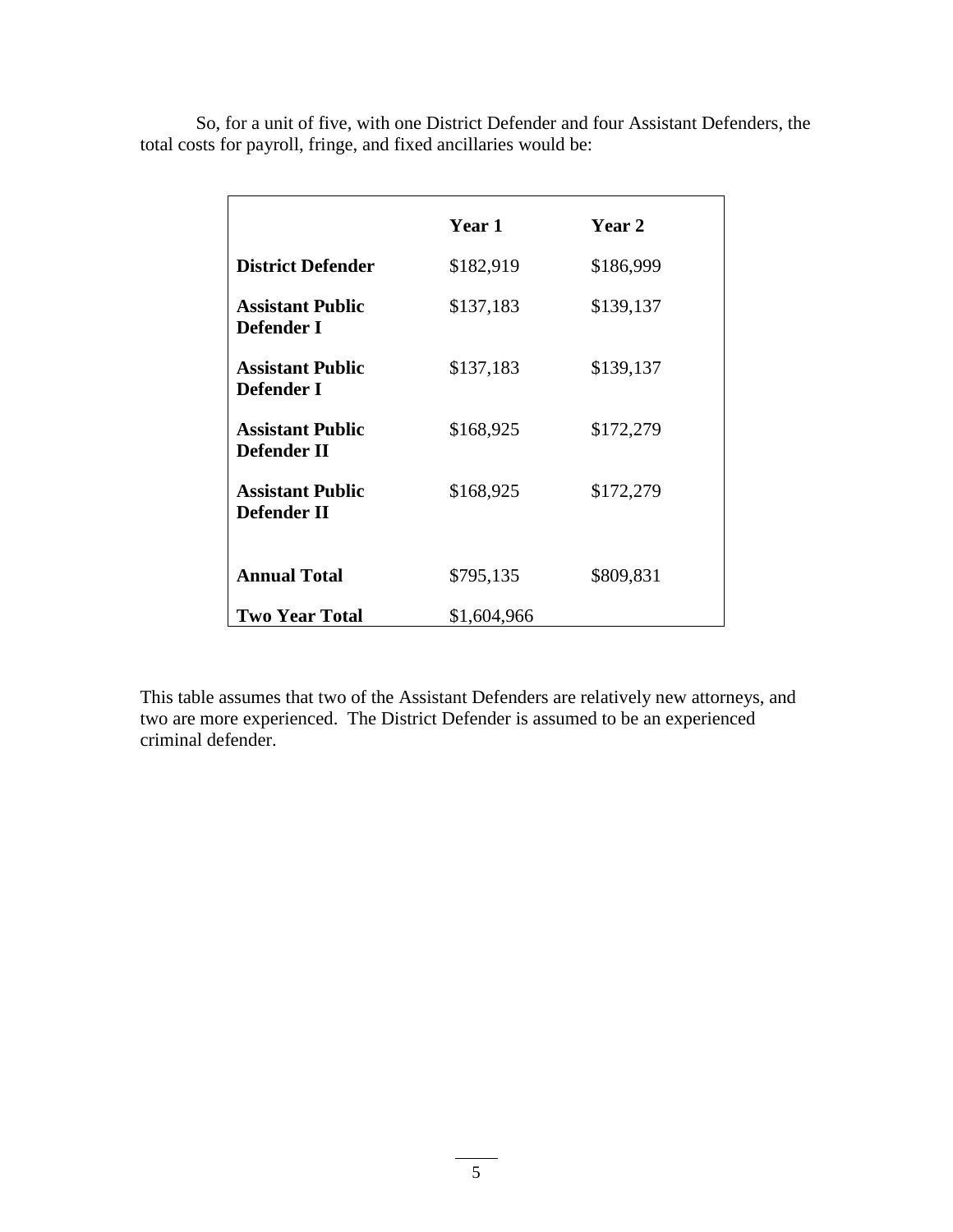In addition to the fixed costs, there will be expenses associated with travel, food and lodging when defenders are on the road. Based on the current per diem table, and on an expected in the field utilization rate of 80% (four of five defenders in the field at one time), the expected food and lodging costs per year are:

| Per person expenses        |    |            |
|----------------------------|----|------------|
| Mean Lodging Per Diem      | S  | 152.50     |
| Mean Incidentals and Meals | \$ | 66.50      |
| Mean Daily (non-milage)    | \$ | 219.00     |
| Mean Weekly (non-milage)   | \$ | 1,095.00   |
| <b>Expected Annual</b>     |    | 227,760.00 |

Mileage costs are harder to estimate, because they will vary from destination to destination. Based on a 520-mile round trip from Augusta to Fort Kent and back, however, we estimate a most-expensive case of:

| Augusta - Fort Kent (Round Trip) |     | 520         |
|----------------------------------|-----|-------------|
| Milage rate                      | \$  | 0.45        |
| per trip                         | \$. | 234.00      |
| 2 round trips per week           |     | \$24,336.00 |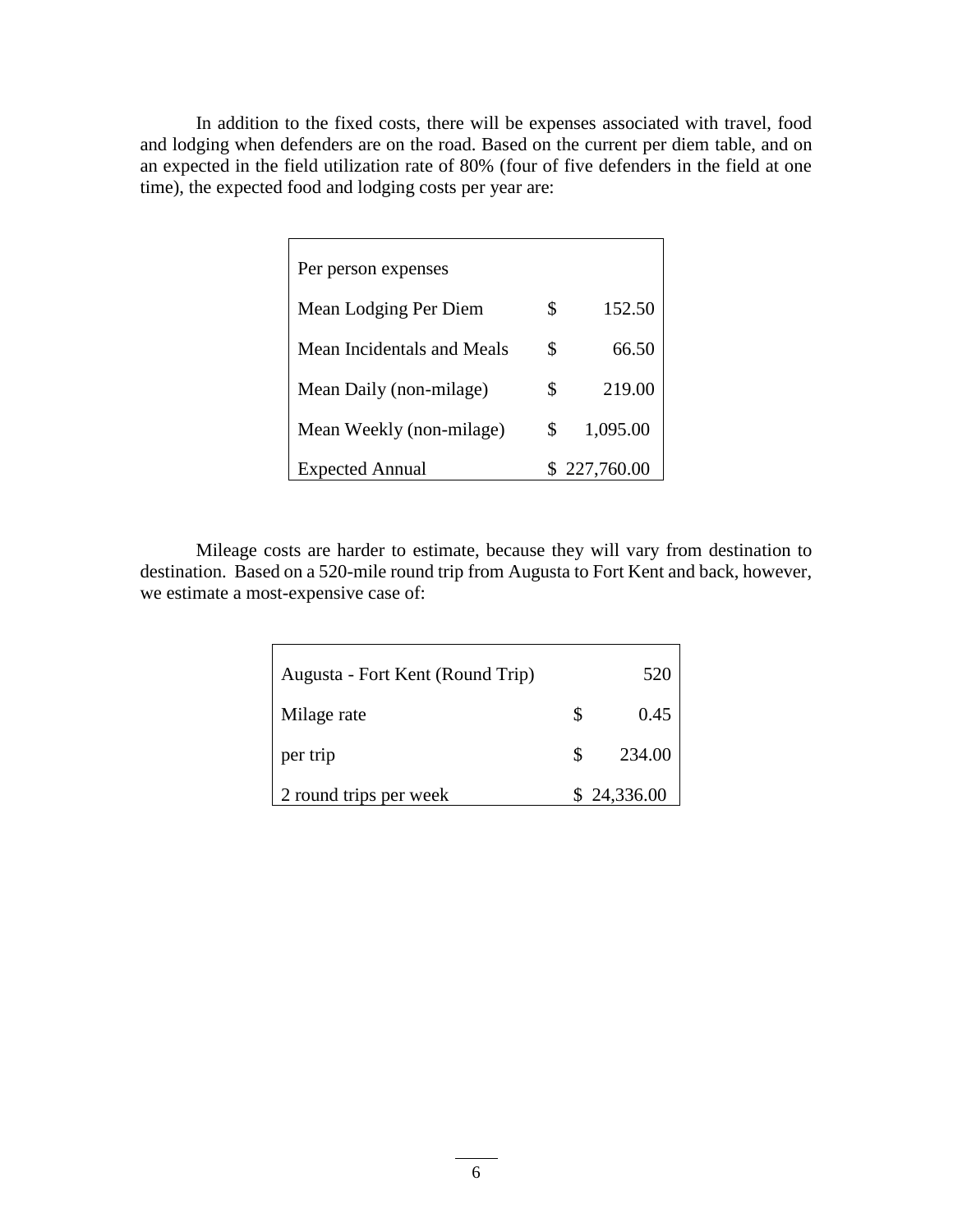|                                  | Year 1                    |              | Year 2                    |              |
|----------------------------------|---------------------------|--------------|---------------------------|--------------|
| <b>Salary, Fringe, Ancillary</b> | $\boldsymbol{\mathsf{S}}$ | 795,135.00   | \$                        | 809,831.00   |
| MIA                              | \$                        | 227,760.00   | $\boldsymbol{\mathsf{S}}$ | 227,760.00   |
| <b>Mileage</b>                   | \$                        | 24,336.00    | \$                        | 24,336.00    |
| <b>Annual Total</b>              | \$                        | 1,047,231.00 | \$                        | 1,061,927.00 |
| <b>Two Year Total</b>            | \$                        | 2,109,158.00 |                           |              |

Total expected costs for two years of the program as thus:

In considering this expense, it is important to consider that these defenders will not be billing through the traditional indigent legal services process, and that there will be savings. It is impossible to determine those savings with precision, because we do not yet know where the utilization would be. For estimation purposes, however, its worth considering that using 1500 billable hours as an appropriate baseline billable hours expectation (full time, net of holidays, vacation and administrative time), MCILS would expect a full-time defender to bill approximately \$120,000 per year. Five full time defenders thus save \$600,000 per year from the existing budget, greatly reducing the net cost of the program.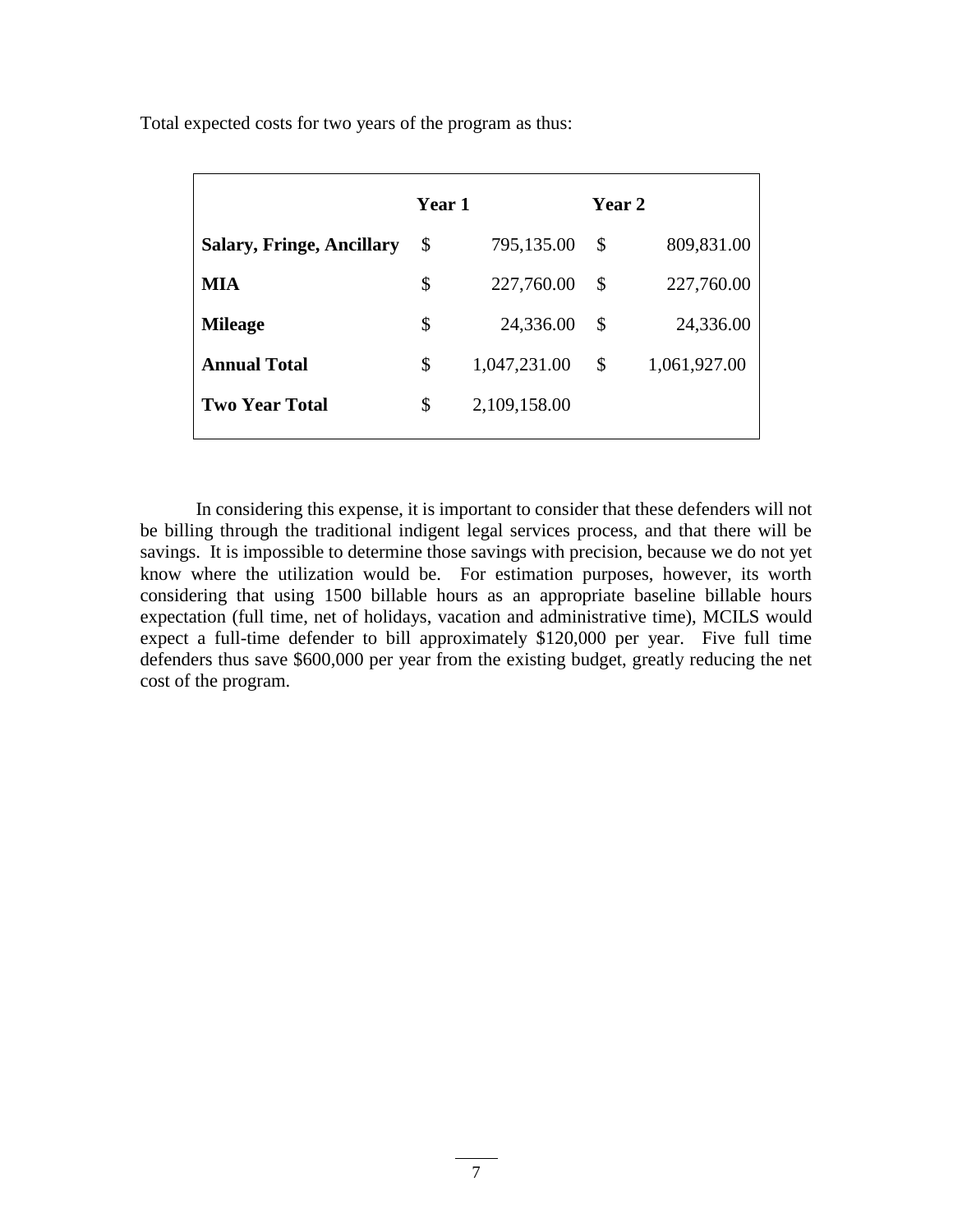2. Legal research resources (electronic access, some paper publications)

MCILS understands that many or most State prosecutors use Westlaw Edge as their online legal research product. We solicited a price from Westlaw for the same product on February 28, 2022. We received the following as part of the responsive email:

# OPTION 1) NATIONAL PRIMARY ON WESTLAW EDGE + CRIMINAL TREATISES

| Proposed Content: National Primary Collection<br>Criminal Analytical |                             |                      |  |  |
|----------------------------------------------------------------------|-----------------------------|----------------------|--|--|
| User Limit: Up to 300 Attorney Passwords                             |                             |                      |  |  |
| <b>Period of Performance</b>                                         | <b>Fixed Monthly Charge</b> | <b>Annual Cost</b>   |  |  |
| Bridge Period: March-April 2022                                      | S <sub>0</sub>              | S <sub>0</sub>       |  |  |
| Year 1: 5/1/2022 - 4/30/2023                                         | \$3,840 per month           | \$46,080 annually    |  |  |
| Year 2: 5/1/2023 - 4/30/2024                                         | \$3,916.80 per month        | \$47,001.60 annually |  |  |
| Year 3: 5/1/2024 - 4/30/2025                                         | \$3,995.14 per month        | \$47,941.68 annually |  |  |

To implement a contract for online legal research services MCILS would need to float an RFP, but it is useful to know that an appropriate service is available at a reasonable price before doing so.

In addition, written materials available to prosecutors including Court Rules; Jury Instructions; and Statutes, cost \$765 per attorney (based on Cumberland County). Based on 300 attorneys, that would total \$229,500 per year.

It may be appropriate to vary the subsidy to account for those attorneys who do MCILS cases on a less than fulltime basis. MCILS recommends that access to an electronic research service through MCILS be conditioned on maintaining an indigent caseload of 70% or greater. Based on the MCILS attorney demographic survey, the average respondent maintained that 70% caseload. With respect to written materials, MCILS recommends that funds be appropriated and authority granted to permit MCILS to reimburse counsel for those materials in an amount not to exceed \$765 per year. MCILS further recommends that the reimbursement be available once per year, based on the submission of a form request for reimbursement with receipts attached, and that the actual reimbursement be equal to the amount spent multiplied by the percentage of the attorney's practice actually spent providing indigent legal services.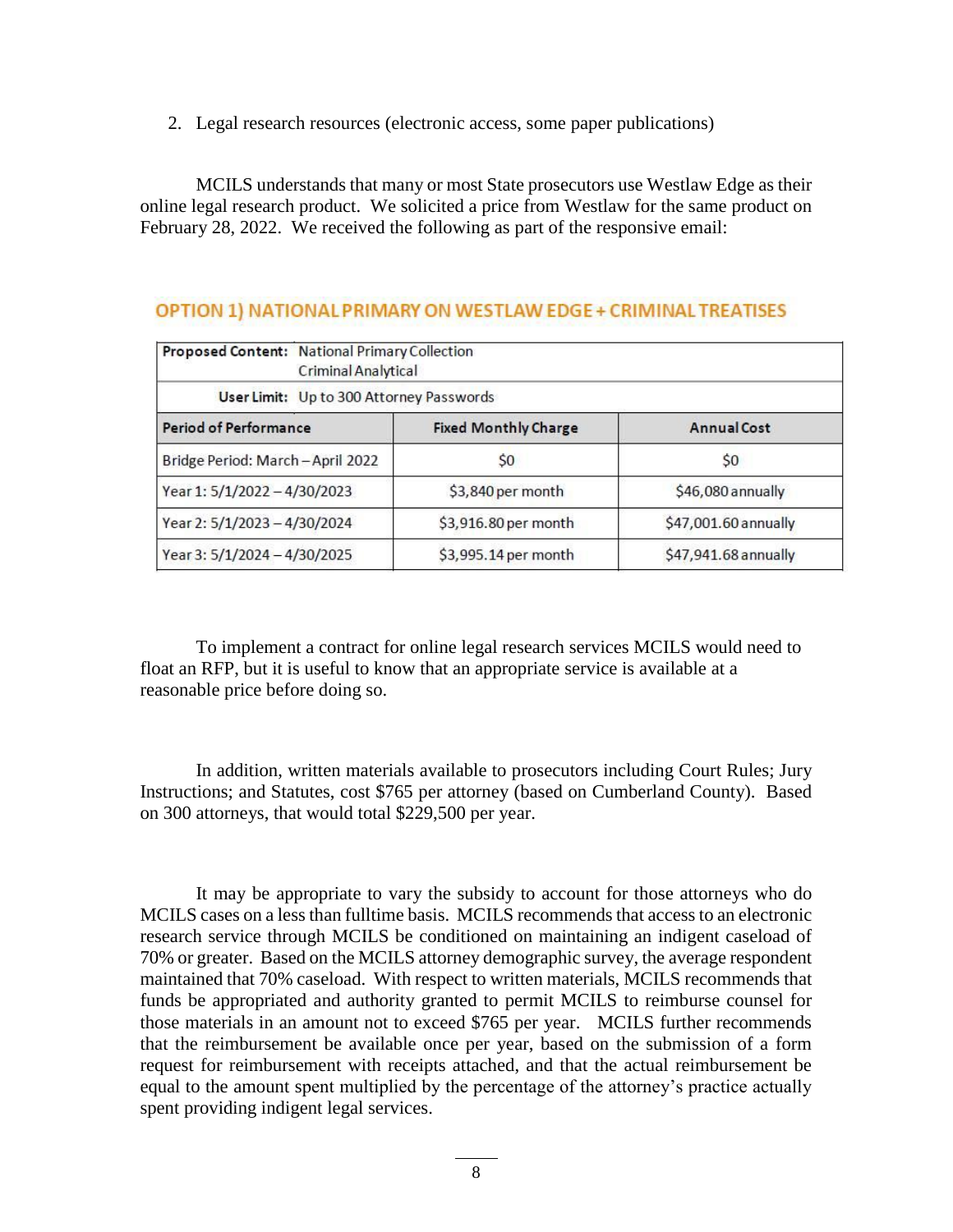## 3. Training

MCILS requests that funds be appropriated, and authority granted for it to provide up to four, two-day, in-person trainings per year. MCILS estimates that the total cost for facilities and food for those events will be \$250,000 total for the four events, and that honorariums and tuition for expert trainings will cost approximately \$50,000 per year total for the four events. (The estimate for the facilities and food is based on similar trainings provided by a private organization. Those trainings are somewhat smaller than we anticipate because there is a cost associated with those trainings; because our MCILS those requests an appropriation of \$300,000 total additional funds for the training function. We further request that those funds be subject to subsequent allocation among facility, food, and honorarium costs.

It would also be appropriate to pay counsel for their time in attending these trainings. Because prosecutors are salaried, they are paid to attend their training obligations. No appropriation is necessary to pay counsel to attend.